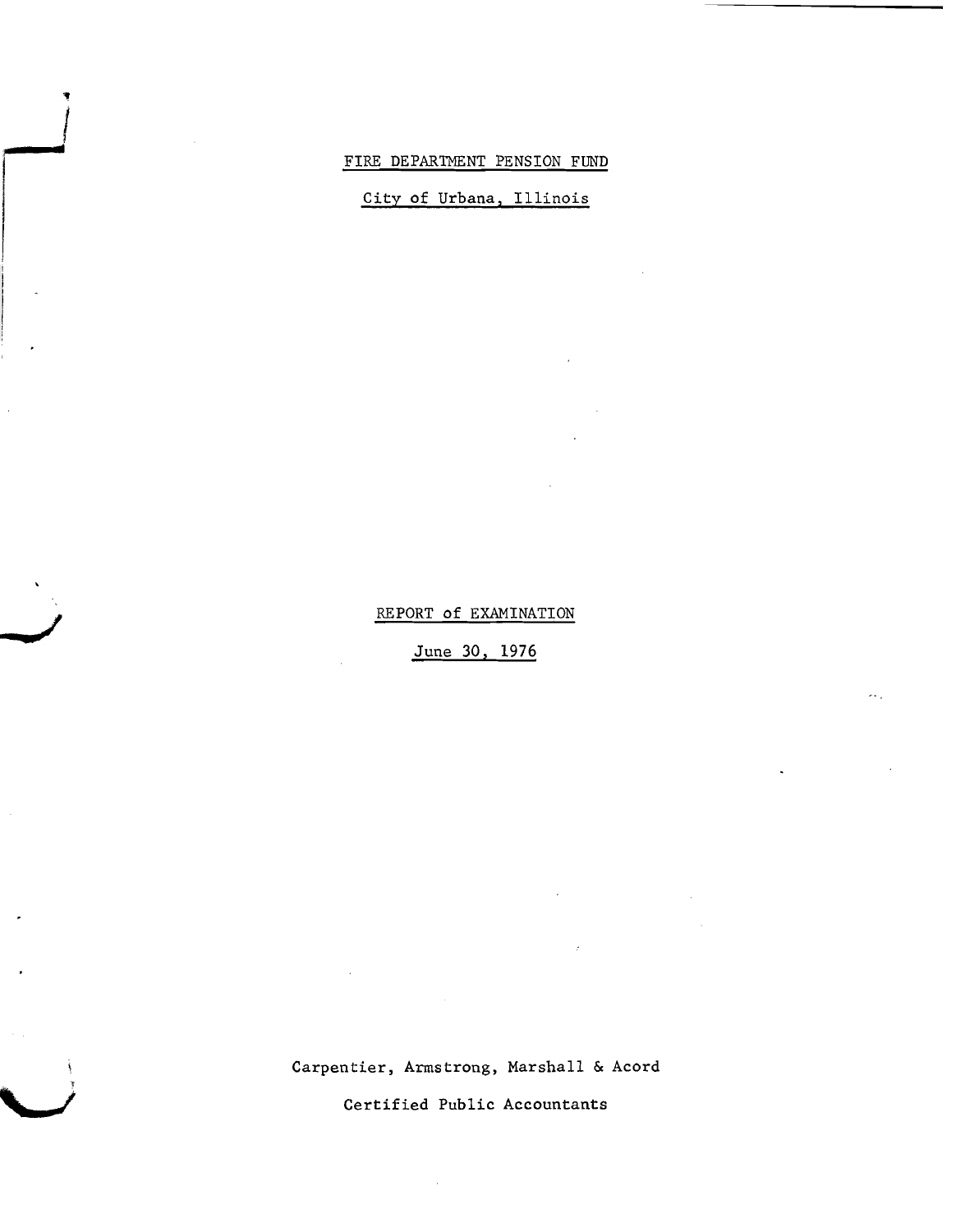### CARPENTIER, ARMSTRONG. MARSHALL & ACORD

CERTIFIED PUBLIC ACCOUNTANTS

**B24.1BTH STREET** MOLINE. ILLINOIS 61265 PHONE 762-3626

'II

**=-/**

L

I

f

r~

ARTHUR F. CARPENTIER. C.P.A. JERRY L. ARMSTRONG, C.P.A. ROBERT D. MARSHALL. C.P.A. J. STEPHEN ACORD. C.P.A.

Champaign, Illinois August 19, 1976

309 WINDSOR ROAD CHAMPAIGN, ILLINOIS 61820 PHONE 352-3324

MEMBERS 01' AMERICAN INSTITUTE OF CERTIFIED PUBLIC ACCOUNTANTS

Board of Trustees Fire Department Pension Fund Urbana, Illinois

We have examined the statement of financial position of the Fire Department Pension Fund of Urbana, Illinois, as of June 30, 1976, and the related statements of income and changes in fund balance for the fourteen month period then ended. Our examination was made in accordance with generally accepted auditing standards and accordingly included such tests of the accounting records and such other auditing procedures as we considered necessary in the circumstances.

In our opinion, the accompanying statements present fairly the financial position of the Fire Department Pension Fund of Urbana, Illinois at June 30, 1976 and the results of operation for the fourteen month period then ended, in confonnity with generally accepted accounting principles applied on a basis consistent with that of the preceding year.

Carpentur, Armathong, Marshall & Octoral

Certified Public Accountants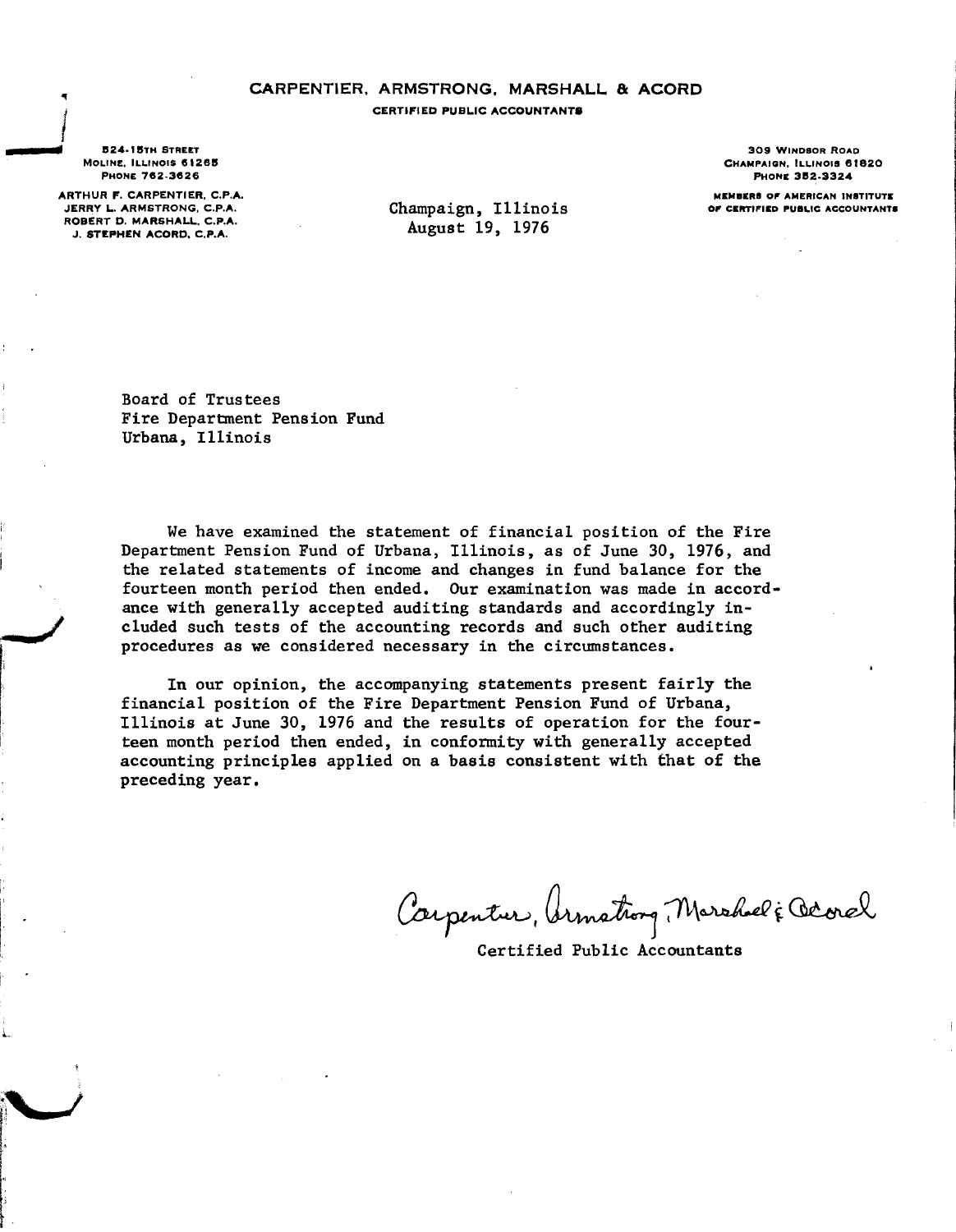## FIRE DEPARTMENT PENSION FUND ----- City of Urbana, Illinois -----

",. I<br>I<br>I

**... - ..,**

> **/ =**

### INDEX

|                                             | Page      |
|---------------------------------------------|-----------|
| <b>ACCOUNTANT'S LETTER</b>                  | Preceding |
| STATEMENT of FINANCIAL POSITION             |           |
| STATEMENT of INCOME                         | 2         |
| STATEMENT of CHANGES in FUND BALANCE        | 3         |
| NOTES to FINANCIAL STATEMENTS               | $4 - 5$   |
| SCHEDULE of INVESTMENTS and INTEREST INCOME | 6         |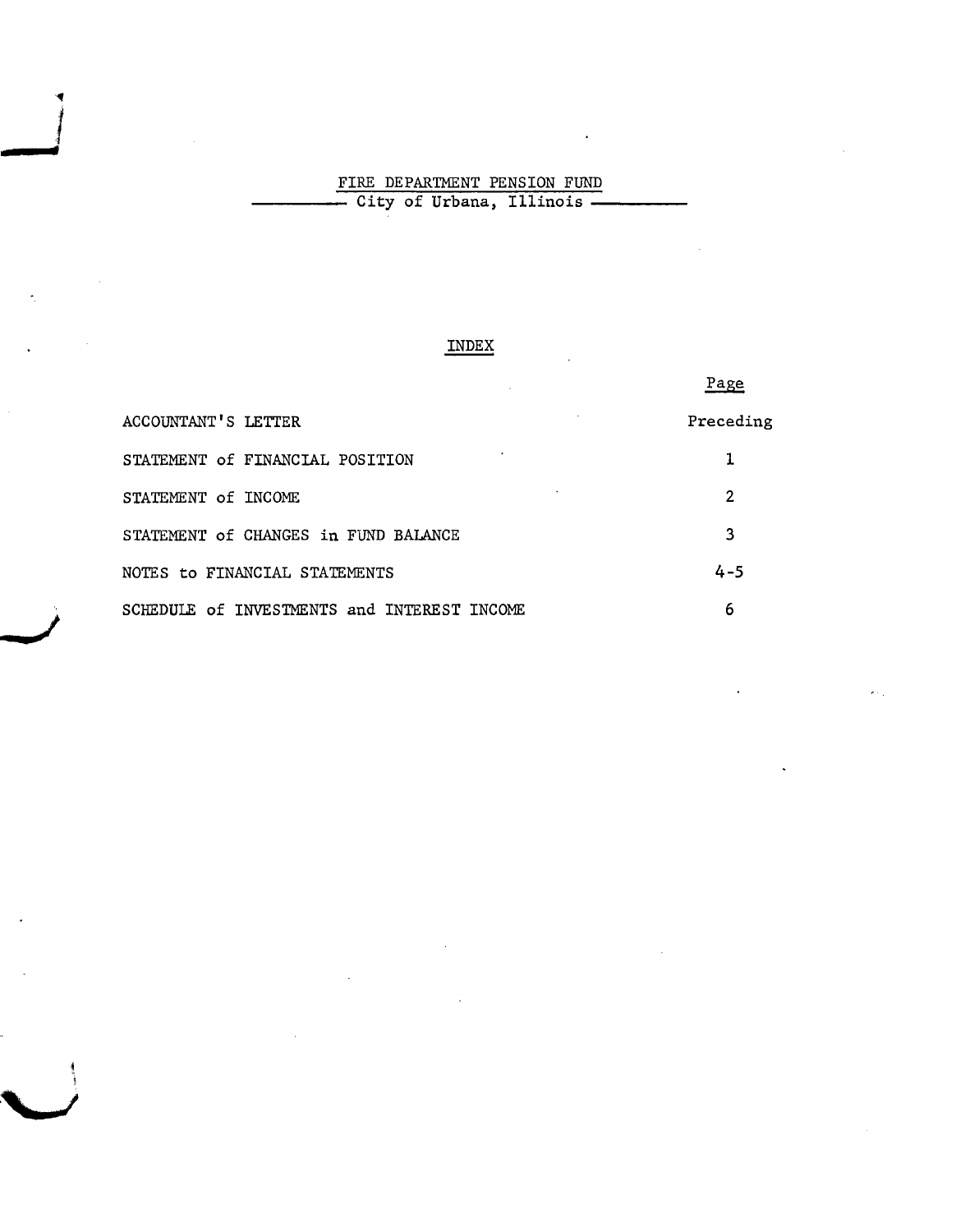#### FIRE DEPARTMENT PENSION FUND

1

*\_\_.1'*I

**d • .!**

| STATEMENT of FINANCIAL POSITION |  |
|---------------------------------|--|
| $\frac{1}{2}$ June 30, 1976     |  |

| ASSETS                                        |                      |
|-----------------------------------------------|----------------------|
| Cash in bank                                  | 60, 112, 39<br>\$.   |
| Investments - at cost (page 6)                |                      |
| Interest bearing deposits                     | 154, 385. 31         |
| Savings and loan associations                 | 156,076.45           |
| Government securities                         | 407,864.99           |
| Interest receivable                           |                      |
| Interest bearing deposits                     | 2,709.99             |
| Savings and loan associations                 | 2,480.83             |
| Government securities                         | 8,503.13             |
| Property taxes receivable (net of \$16,078.10 |                      |
| estimated uncollectible)                      | 137,084.18           |
| City of Urbana - contributions receivable     | 4,642.07             |
|                                               |                      |
|                                               | \$ <u>933,859.34</u> |
|                                               |                      |
|                                               |                      |
| <b>LIABILITIES</b>                            |                      |
| Federal withholding taxes                     | \$<br>375.20         |
|                                               |                      |
|                                               | \$<br>375.20         |
|                                               |                      |
|                                               |                      |
| FUND BALANCE                                  |                      |
| Automatic increase reserve                    | 26,213.72            |
| Statutory reserve                             | 35,000.00            |
| Unrestricted                                  | 872, 270.42          |
|                                               |                      |
|                                               | \$933,859.34         |

The accompanying notes to financial statements are a part of this statement.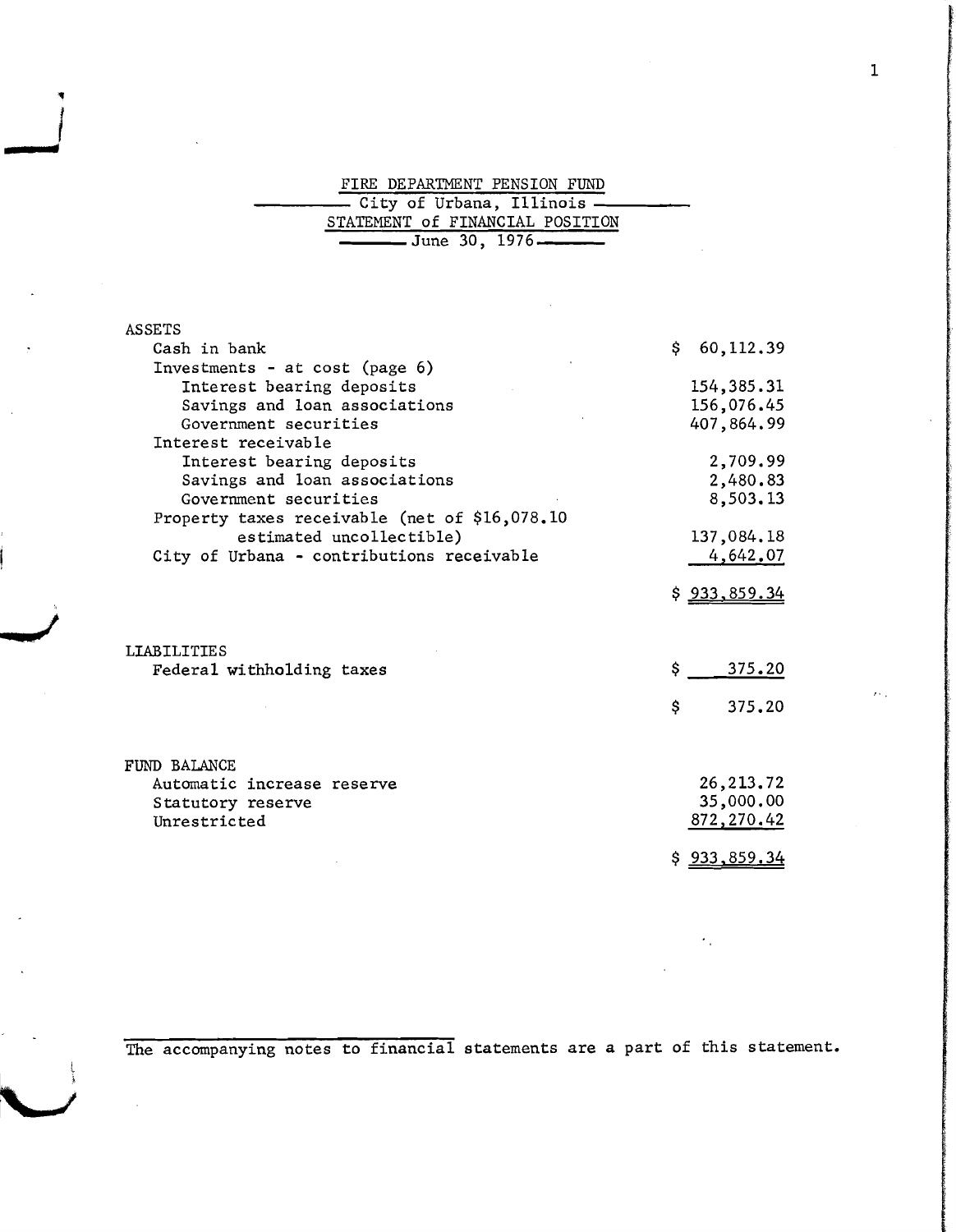FIRE DEPARTMENT PENSION FUND City of Urbana, Illinois . STATEMENT of INCOME - For the Fourteen Month Period Ending June 30, 1976 -

| REVENUE           |              |
|-------------------|--------------|
| Property taxes    | \$175,428.65 |
| Interest income   | 58,861.36    |
| Salary deductions | 41,018.44    |
| Licenses          | 651.91       |
| Total revenue     | \$275,960,36 |

EXPENSES *Fire* fighters pension Disability pension Dependant pension Audit expense Commission and fees State of Illinois filing fee Clerk salary Pension contribution refund Doctor examination fees Lock box rental Bank service charges Advertising \$ 33,775.55 ·15,616.42 16,422.24 985.00 120.00 50.00 490.00 3,272.79 89.50 8.00 8.49 7.48

Total expenses

NET INCOME

"

**..-/**

alaysininininin<br>1 the project of the contract of

\

i<br>Participante de la Participante de la Participa<br>Participante de la Participante de la Participante de la Participante de la Participante de la Participante d

**"**

**/**

70,845.47

\$ 205,114.89

The accompanying notes to financial statements are a part of this statement.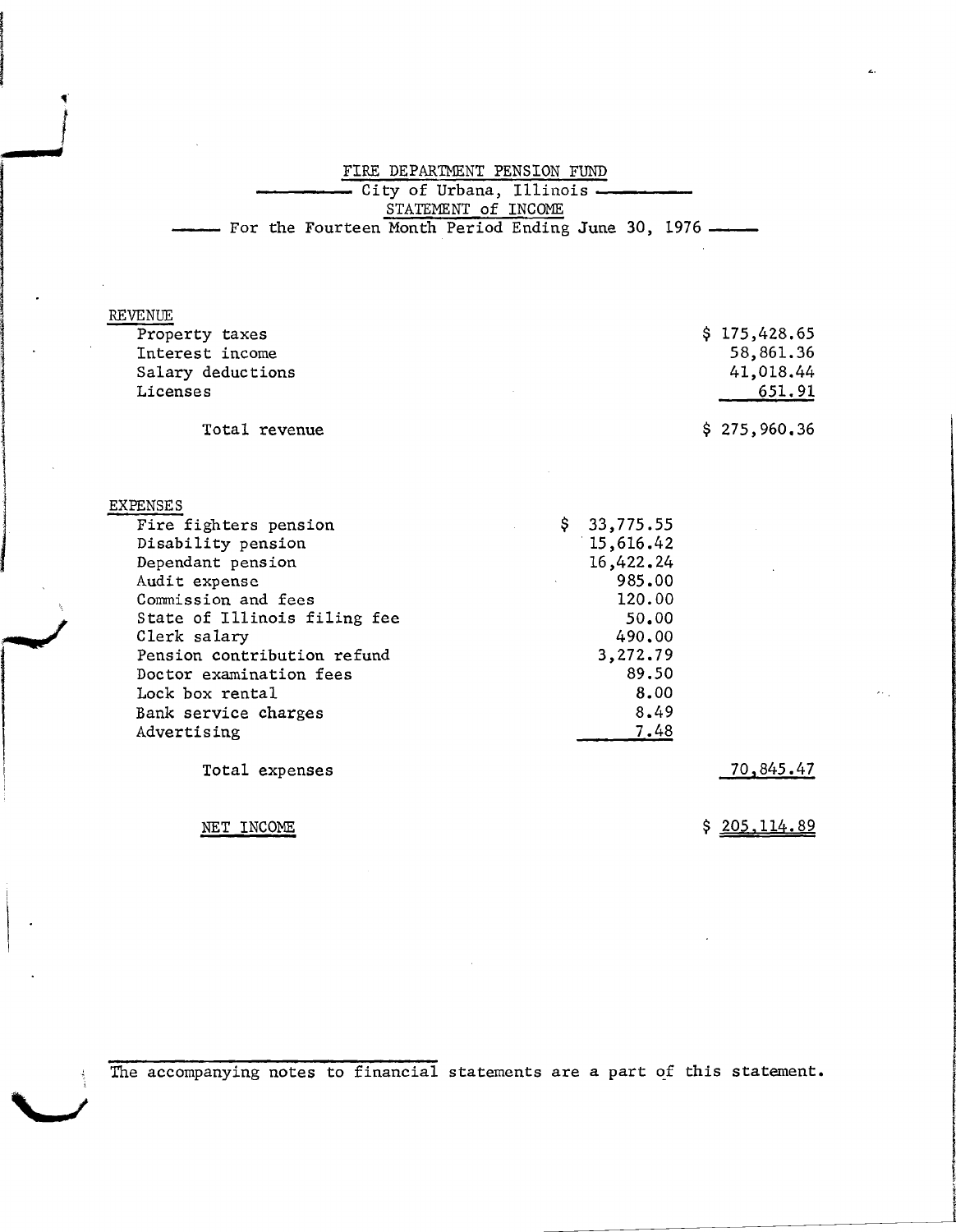FIRE DEPARTMENT PENSION FUND<br>----- City of Urbana, Illinois<br>STATEMENT of CHANGES in FUND BALANCE For the Fourteen Month Period Ending June 30, 1976 **\_\_**

 $\frac{1}{\sqrt{2}}$ 

|                                                             | Unrestricted<br>Fund | Automatic<br>Increase<br>Reserve | Statutory<br>Reserve |
|-------------------------------------------------------------|----------------------|----------------------------------|----------------------|
| Balance, per audit, April 30, 1975                          | \$512,359.85         | 16,044.70<br>\$.                 | 35,000.00<br>S.      |
| Changes necessary to reflect<br>accrual basis of accounting | 160, 192.57          | 130.06                           |                      |
| Adjusted balance, April 30, 1975                            | \$672,552.42         | \$<br>16, 174. 76                | 35,000.00<br>Ş.      |
| Net income fourteen month<br>period ending June 30, 1976    | 205, 114.89          |                                  |                      |
| Allocation to specific reserves<br>for year                 | (5, 396.89)          | 5,396.89                         |                      |
| Contribution receivable - City of<br>Urbana, June 30, 1976  |                      | 4,642.07                         |                      |
| Balance, per audit, June 30, 1976                           | \$872,270.42         | \$26, 213, 72                    | 35,000,00            |

The accompanying notes to financial statements are a part of this statement.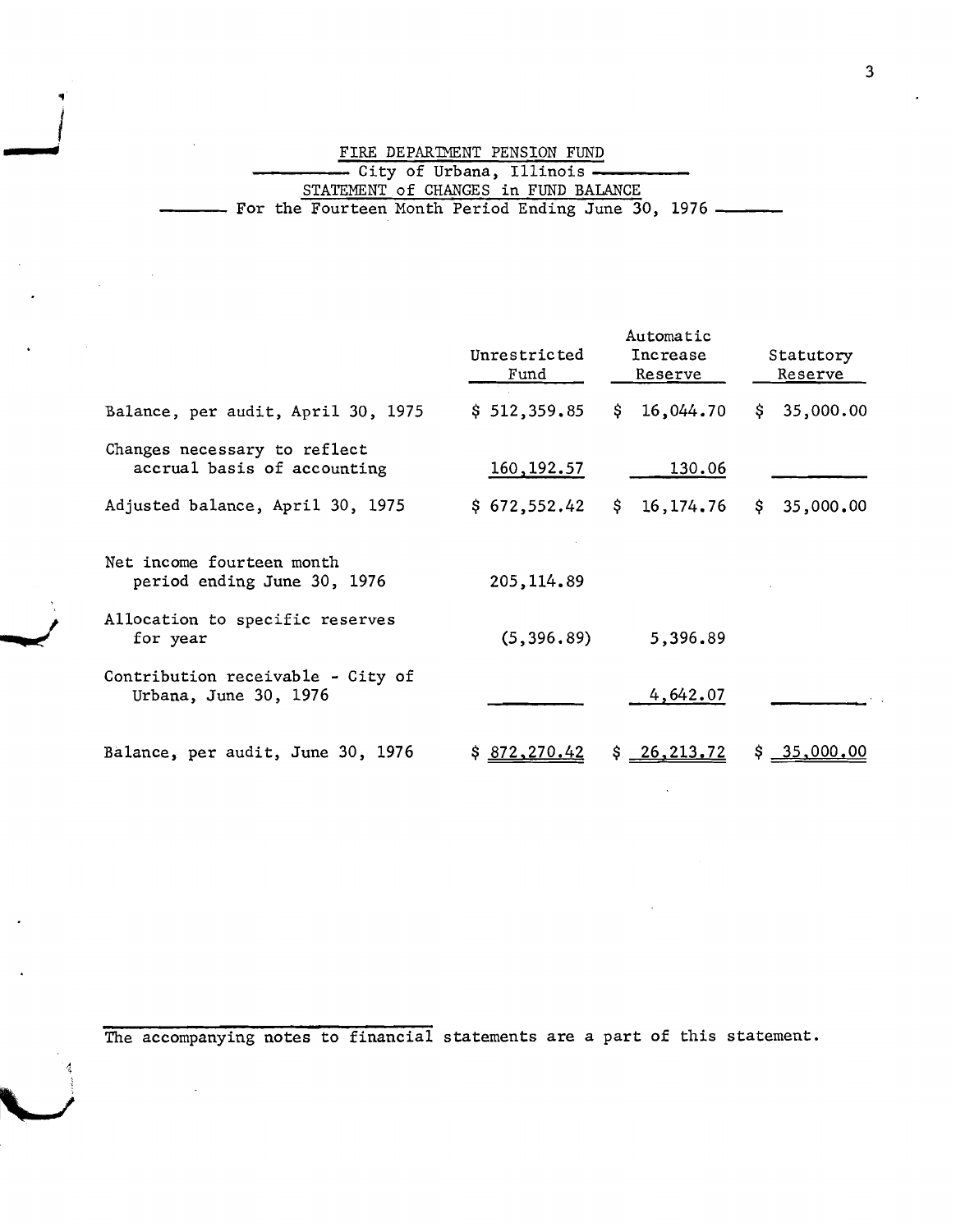# **FIRE DEPARTMENT PENSION FUND**<br>
City of Urbana, Illinois - City of Urbana, Illinois<br>NOTES to FINANCIAL STATEMENTS<br>June 30, 1976-

#### SUMMARY of SIGNIFICANT ACCOUNTING POLICIES

Income recognition

The financial statements of the Fire Department Pension Fund are prepared on the accrual basis method of accounting. Revenues are recognized when earned and expenditures when incurred.

Investments

Investments are recorded at cost.

#### AUTOMATIC INCREASE RESERVE

The September 1971 amendment to the Illinois Pension Code specifies that an Automatic Increase Reserve is to be established and maintained into which  $\frac{1}{2}$  of participants' salaries including longevity and an equal amount, to be contributed by the municipality, is to be allocated to this account. As of January 1976, the rate was increased to 1% per Section 4-109.1. An additional allocation for interest of 4% on the beginning reserve balance is to be made each year. For the fourteen month period May 1, 1975 - June 30, 1976 the additional amount allocated to this reserve was  $\frac{1}{2}$  of participants' salaries from May 1, 1975 to December 31, 1975 of \$1,828.60 and 1% of participants' salaries from January 1, 1976 to June 30, 1976 of  $$2,813.47$  resulting in a total of  $$4,642.07$ ; the city's contribution of \$4,642.07, which is receivable as of June 30, 1976; plus 4% interest on the beginning balance amounting to \$754.82. This results in a total increase of \$10,038.96.

#### STATUTORY RESERVE

As amended in September 1971, the Illinois Pension Code requires the establishment and maintenance of a reserve to ensure the payment of obligations incurred under the pension code. The minimum as specified in the code is to be no less than \$1,000 per 1,000 inhabitants in the municipality. The most recent population figure for the City of Urbana was 34,265 people. Thus, the reserve balance as of June 30, 1976 is \$35,000. This reserve is not to be considered as an actuarial reserve.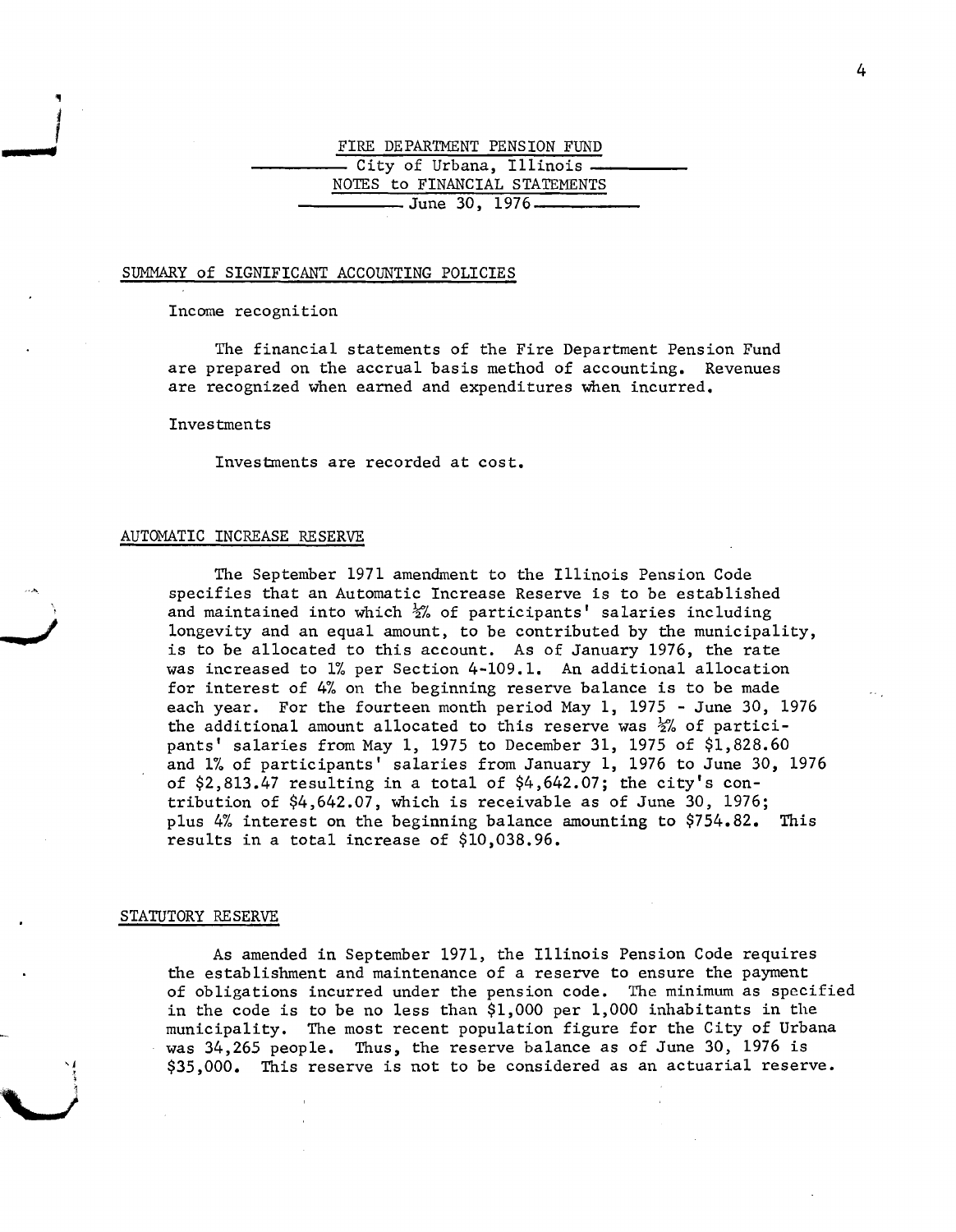NOTES to FINANCIAL STATEMENTS, Cont'd.

#### ACTUARIAL DEFICIENCY

**•**

.,

As of June 30, 1975, an unfunded accrued liability of \$1,424,723.00 existed, which represents the difference between the total reserve requirements and the present assets of the Fund. This amount is being funded through tax levies for the next 31 2/3 years of \$80,352.00 per year. The \$80,532.00 is included in the 1975 tax levy of \$174,880.00 with the remaining \$94,528.00 being levied to meet current requirements. The deficiency above occurred as a result of prior years tax levies not meeting the minimum levy requirements as prescribed in Section 4-118 of the Illinois Pension Code.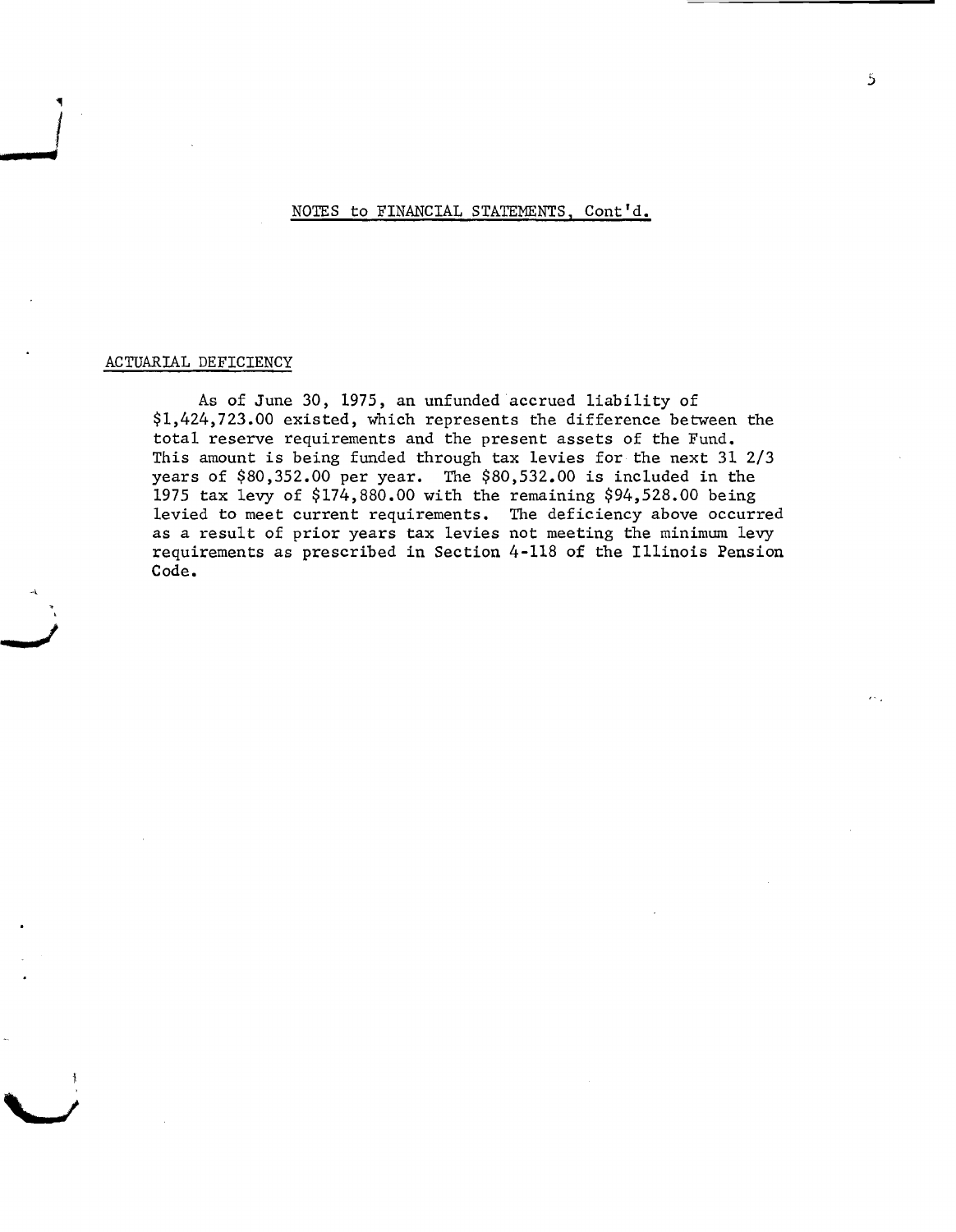## FIRE DEPARTMENT PENSION FUND<br>
City of Urbana, Illinois<br>
SCHEDULE of INVESTMENTS and INTEREST INCOME FIRE DEPARTMENT PENSION FUND

**•**

|                                                        |                              | Interest Income      |              |
|--------------------------------------------------------|------------------------------|----------------------|--------------|
|                                                        | Investments                  | For Fourteen Month   | $\mathbf{v}$ |
|                                                        | at cost                      | Period Ending        |              |
|                                                        | June 30, 1976                | June 30, 1976        |              |
| Interest Bearing Deposits                              |                              |                      |              |
|                                                        |                              |                      |              |
| Certificates of Deposit                                |                              |                      |              |
| National Bank of Urbana                                |                              |                      |              |
| #377                                                   | 13,000.00<br>S.              | Ş.<br>983.23         |              |
| #435 R                                                 | 5,000.00                     | 448.47               |              |
| #438 R                                                 | 2,000.00                     | 165.89               |              |
| $#561$ - retired                                       |                              | 273.05               |              |
| Busey First National Bank                              |                              |                      |              |
| #51239                                                 | 20,000.00                    | 1,893.14             |              |
| #4526                                                  | 10,000.00                    | 866.50               |              |
| Champaign County Bank & Trust                          |                              |                      |              |
| #11242                                                 | 15,000.00                    | 1,213.84             |              |
| $\#2618$ - retired                                     |                              | 236.00               |              |
| $#11920$ - retired                                     |                              | 153.43               |              |
| #11889                                                 | 5,000.00                     | 406.20               |              |
| Commercial Bank                                        |                              |                      |              |
| #2122                                                  | 20,000.00                    | 1,663.23             |              |
| First National Bank of Champaign                       |                              |                      |              |
| #A2406                                                 | 20,000.00                    | 2,162.99             |              |
| First National Bank of Rantoul                         |                              |                      |              |
| #55190                                                 | 20,000.00                    | 1,739.34             |              |
|                                                        |                              |                      |              |
| Passbook Savings                                       |                              | 149.48               |              |
| Busey First National Bank                              | 3,776.44<br>446.59           |                      |              |
| Champaign County Bank & Trust                          |                              | 25.28                |              |
| Bank of Illinois                                       | 20, 162. 28                  | 415.18               |              |
|                                                        | \$154,385.31                 | \$12,795.25          |              |
| Savings and Loan Associations                          |                              |                      |              |
|                                                        |                              |                      |              |
| Certificates of Deposit<br>Commercial Savings and Loan |                              |                      |              |
|                                                        |                              | \$                   |              |
| #137 R                                                 | 20,000.00<br>S.<br>20,000.00 | 1,739.37<br>1,739.37 |              |
| #216                                                   |                              |                      |              |
| First Federal Savings and Loan                         |                              |                      |              |
| $#26C1311-7 - retired$                                 |                              | 455.67               |              |
| #4C245-1 R                                             | 10,000.00                    | 892.09               |              |
|                                                        |                              |                      |              |
| Urbana Savings and Loan                                |                              |                      |              |
| ∦1235                                                  | 20,000.00                    | 1,781.20             |              |
| #1268 R                                                | 20,000.00                    | 1,781.69             |              |
| Citizens Building and Loan                             |                              |                      |              |
| #218 R<br>#451 R                                       | 20,000.00<br>20,000.00       | 1,788.61<br>1,788.61 |              |

1,